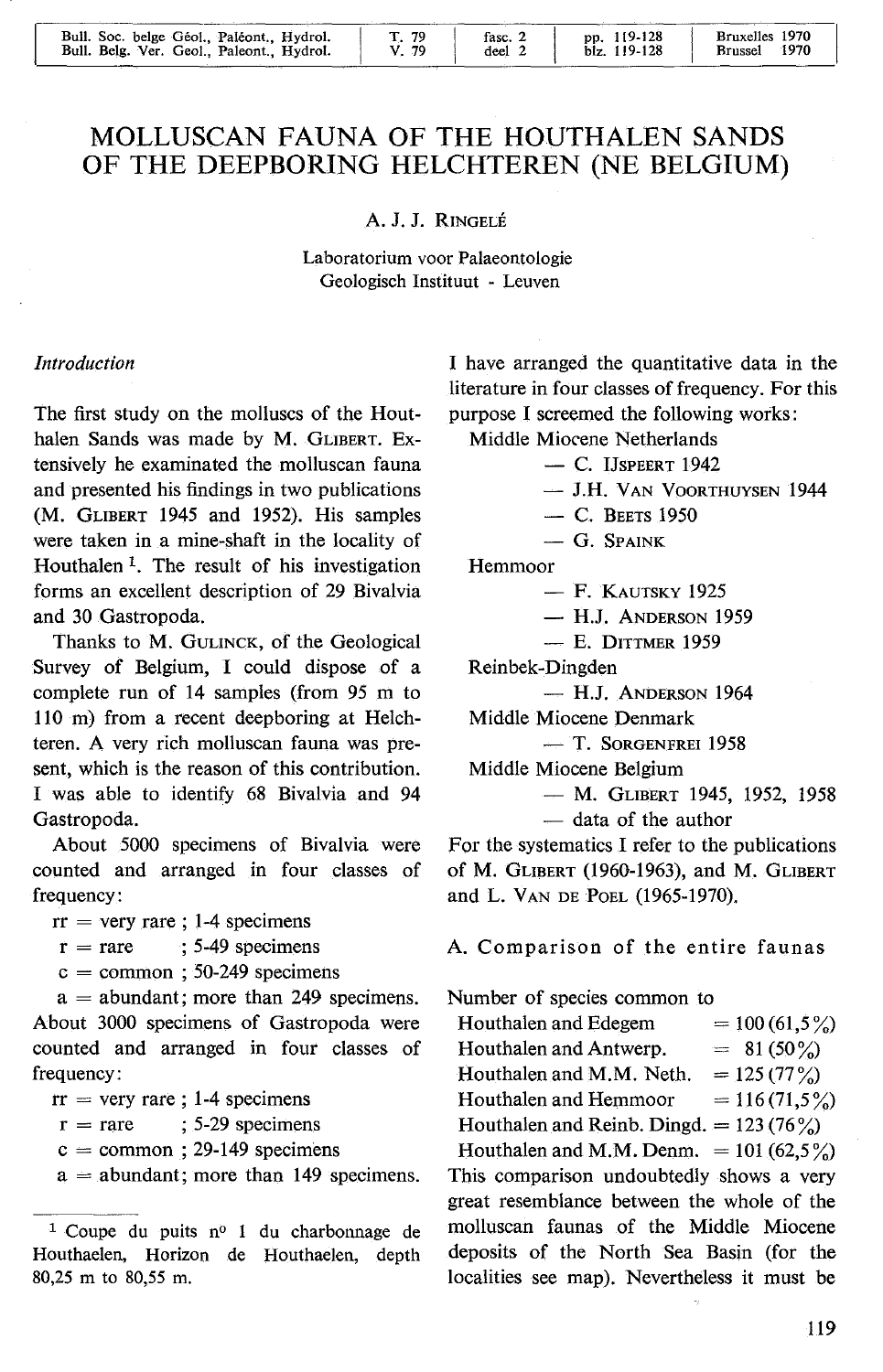noted that the fauna of the Houthalen Sands corresponds better with that of the Netherlands and of Northwestern Germany than with that of Belgium. This comparison, besides, clearly demonstrates a very great conformity between the Houthalen molluscs and the molluscan assemblages of the Netherlands and of Reinbek-Dingden.

In my opinion, however, such global thanathocoenoses are not very useful for widerange correlations. Bearing this in mind, I mention 64 species occuring very rarely and 48 species rarely; together they represent  $69\%$ of the total number of species.

For that reason my conclusions are based principally on the 50 species occuring abundantly and commonly.

B. Comparison of the abundant species *Leiostraca taurinensis* 

Molluscs abundant in the Houthalen Sands (18) *Aporrhais alata*  Bivalvia Gastropoda

*Portlandia pygmaea Hiatella arctica Corbula gibba gibba Lutetia nitida Astarte radiata* 

*Alvania pseudopartschi Tornus trigonostoma Turritella eryna Bittium tenuispina Exilia contigua Typhis fistulosus Hinia* facki *Hinia tenuistriata Ancilla .obsoleta Strioterebrum hoernesi Ringicula ventricosa Cylichna cylindracea Retusa elongata* 

Among these species, some have a similar frequency in :

| Hemmoor        |                |   | $: 12$ species        |
|----------------|----------------|---|-----------------------|
| M.M. Neth.     | ÷              | 6 |                       |
| Antwerp.       | $\ddot{\cdot}$ | 6 | $\cdot$               |
| Reinb. Dingd.: |                | 3 | $\boldsymbol{\prime}$ |
| M.M. Denm.:    |                | 2 | ń                     |
| Edegem         |                |   | $\boldsymbol{r}$      |

This table shows that 2/3 of the abundant species of the Houthalen Sands also occur abundant in Hemmoor.

C. Comparison of the common species

Molluscs common in the Houthalen Sands (32) Bivalvia

*Anadara diluvii Limea strigilata Heteranomia squamula Modiolula phaseolina Venus multilamella Gouldia minima Codakia jutensis Lucinoma borealis Cavilucina droueti Ervilla pusilla Astarte waeli Laevicardium sub.sub. Cyclocardia orbic. tuber* 

## Gastropoda

*Turritella subangul. spirata Niso acarinataconica Euspira helicina Hinia bocholtensis Gemmula staffe/si Gemmula boreoturricula Brachytoma obtusangula Splendrillia selenkae Neoguraleus kochi Conus dujardini Odostomia conoidea Syrnola hoernesi Eulimella neumayri Turbonilla lactea Pyramidella plicosa Roxania utriculus subutric. Rhizorus acuminatus* 

Among these species some have a similar frequency in:

| Hemmoor        |     | : 21 species |
|----------------|-----|--------------|
| M.M. Neth.     | :18 | n            |
| Edegem         | :13 | n            |
| Antwerp.       | 9   | n            |
| Reinb. Dingd.: | -8  | n            |
| M.M. Denm.:    | 6   | n            |

Likewise these molluscs of Hemmoor show the greatest conformity with those of Houthalen.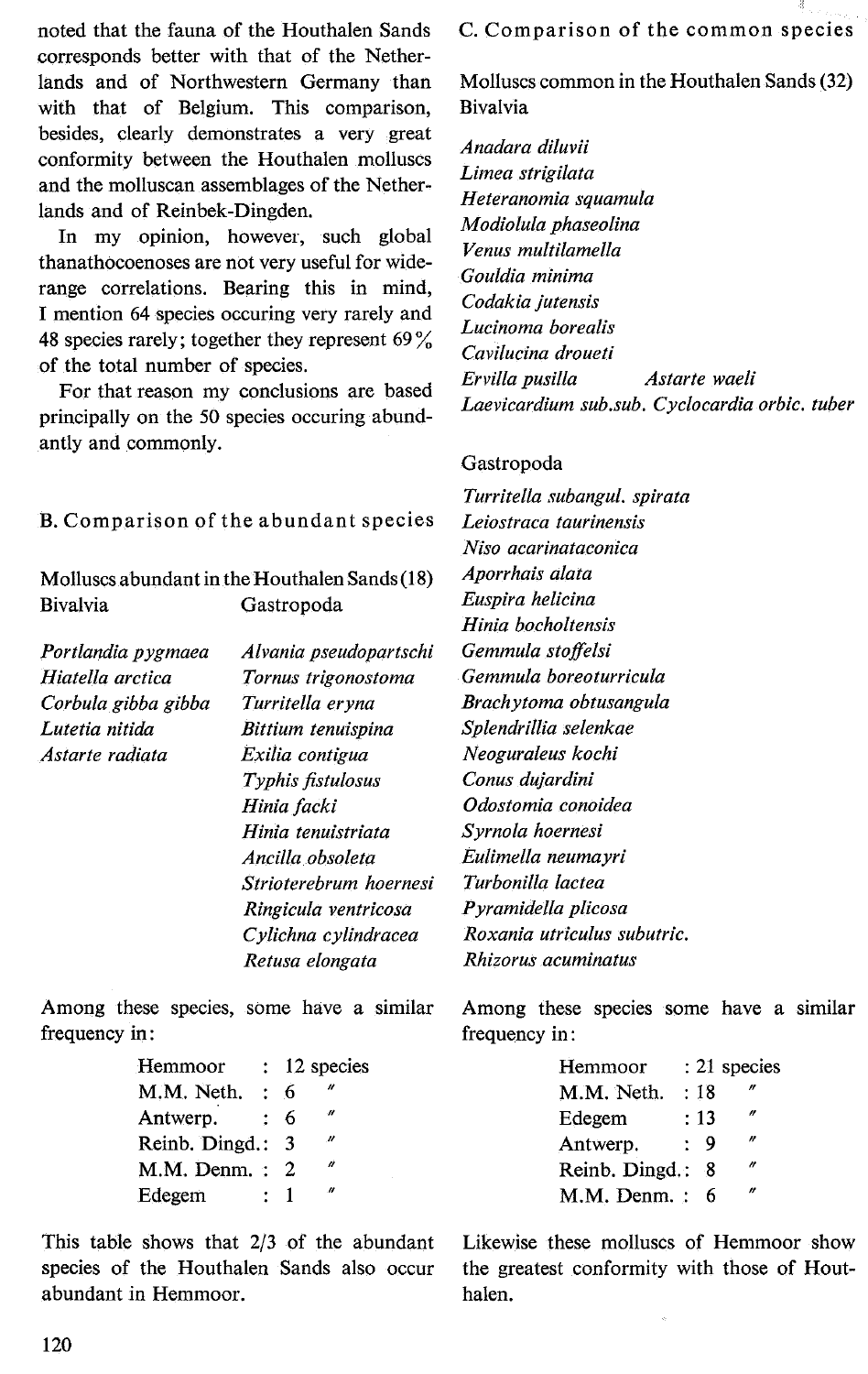

Some localities with fossiliferous middle Miocene deposits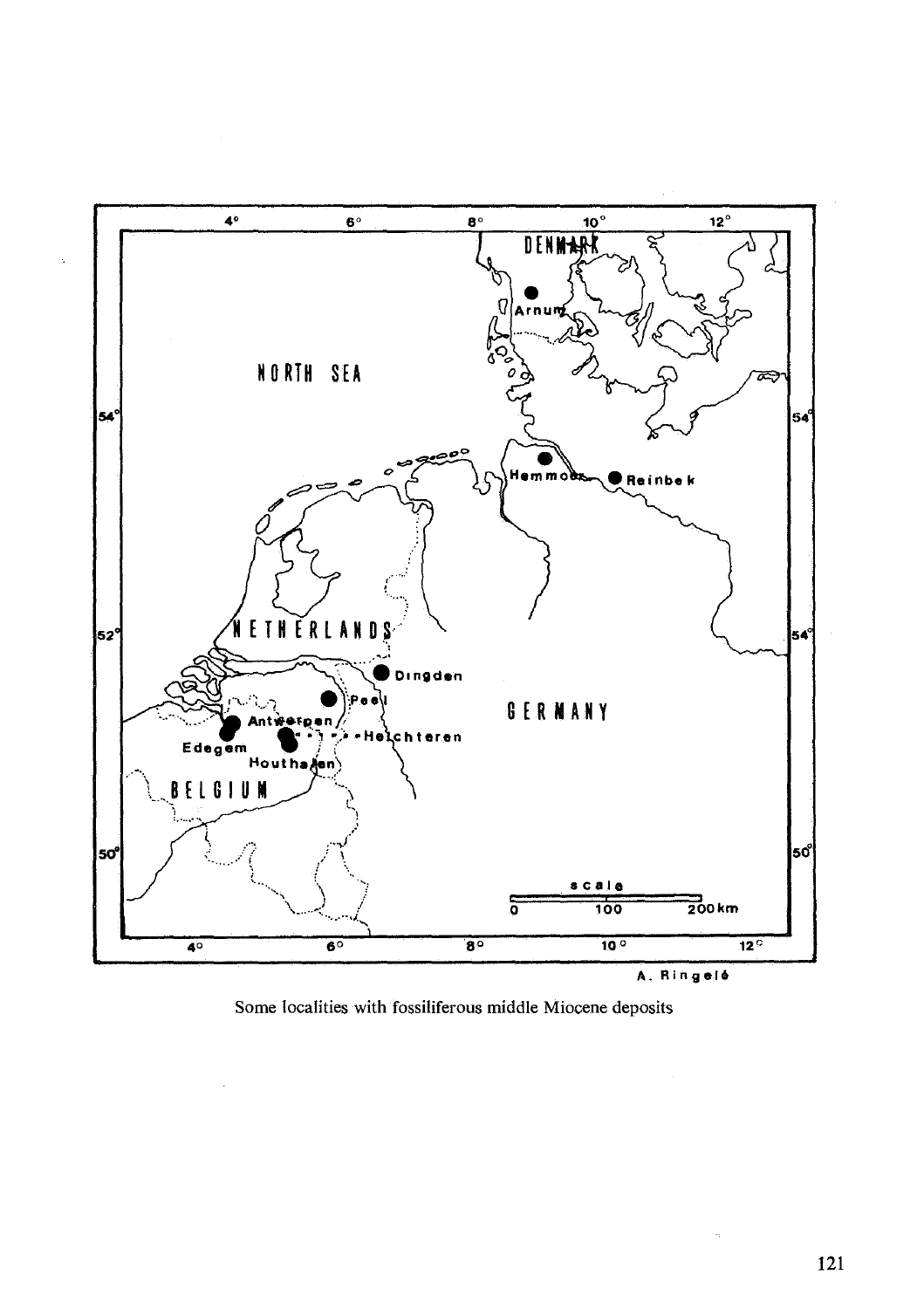## D. Comparison of the abundant and common species

Molluscs abundant and common in Houthalen: 50 species. Total number of these species with similar frequency in:

| Hemmoor           |      | : 33 species |
|-------------------|------|--------------|
| M.M. Neth.        | : 24 | n            |
| Edegem            | : 14 | n            |
| Antwerp.          | : 14 | n            |
| Reinb. Dingd.: 12 |      | n            |
| M.M. Denm.:       | 8    | n            |

### **Conclusions**

The molluscan assemblage of the Houthalen Sands seems to be easily comparable with that of Hemmoor. More than 66 % of the abundant and common species have the same occurence in both deposits. The conformity with the molluscan fauna of the Middle Miocene of the Netherlands is also clear.

In my opinion the faunas of Hemmoor, of the Middle Miocene of the Netherlands and of Houthalen are to be considered as a faunistic entity, with some local differences, probably due to ecological variations. On the other hand the molluscs of Edegem, Antwerp, Reinbek-Dingden and the Middle Miocene of Denmark represent another faunistic entity, slightly different from the former.

It seems to me most probable that the difference between these two faunistic groups could be due to a slight difference in age.

| Molluscan species of the Houthalen Sands<br>of deepboring Helchteren<br>Bivalvia | Houthalen | Edegem           | Antwerp.     | M.M. Neth.  | Hemmoor      | Reinb.-Dingd | Denm.<br>M.M. |
|----------------------------------------------------------------------------------|-----------|------------------|--------------|-------------|--------------|--------------|---------------|
|                                                                                  |           |                  |              |             |              |              |               |
| 1. Nuculoma haesendoncki hanseata (KAUTSKY, 1925)                                | r         |                  |              | $\mathbf c$ | r            | r            | c             |
| 2. Nuculoma laevigata (SOWERBY, 1818)                                            | rr        | r                | r            | c           | a            | rr           |               |
| 3. Nucula nucleus nucleus (LINNE, 1758)                                          | rr        | $\mathbf c$      | $\mathbf{r}$ | r           | Ċ            | c            | c             |
| 4. Nucula jeffreysi BELLARDI, 1875<br>5. Nuculana westendorpi (NYST, 1839)       | r         |                  |              | c           |              | c            | ¢             |
| 6. Lembulus emarginatus (LAMARCK, 1819)                                          | r         | $\mathbf c$      | r            | Ċ           | a            | c            | a             |
| 7. Portlandia pygmaea (MUNSTER, 1837)                                            | rr        |                  |              | a           | rr           |              | r             |
| 8. Yoldia glaberrima (MUNSTER, 1837)                                             | a<br>r    | c                | c<br>r       | c           | a            | a            | a             |
| 9. Anadara diluvii (LAMARCK, 1805)                                               | c         | c<br>$\mathbf c$ | c            | c<br>a      | c<br>c       | r<br>Ċ       | a             |
| 10. Limopsis aurita (BROCCHI, 1814)                                              | rr        | c                | c            | a           | a            |              | r<br>rr       |
| 11. Limopsis lamellata LEHMANN, 1885                                             | r         |                  |              | Ċ           | r            | r            |               |
| 12. Limopsis retifera SEMPER, 1861                                               | r         | c                | r            | Ċ           | rr           | $\mathbf c$  | Tľ            |
| 13. Glycymeris lunulata baldii GLIBERT & VAN DE POEL, 1965                       | rr        | c                | a            | a           | rr           | C            |               |
| 14. Pteria phalaenacea (LAMARCK, 1819)                                           | rr        |                  | r            | r           | rr           | r            |               |
| 15. Pinna pectinata LINNE, 1758                                                  | rr        | r                | r            | r           | rr           | $\mathbf{r}$ |               |
| 16. Amusium woodi (NYST, 1861)                                                   | rr        | c                | T            | $\mathbf c$ | r            | Ċ            |               |
| 17. Patinopecten brummeli (NYST, 1864)                                           | rr        | $\mathbf{r}$     | $\mathbf{r}$ | r           | r            | rr           | rr            |
| 18. Lyropecten radians (NYST, 1839)                                              | rr        | $\mathbf c$      | $\mathbf c$  | r           | $\mathbf{r}$ |              | rr            |
| 19. Pseudamussium lilli (PUSCH, 1837)                                            | rr        | Ċ                | r            | c           | r            |              |               |
| 20. Pseudamussium tigerinum (MÜLLER, 1776)                                       | rr        | a                | c            | r           | r            | a            | rr            |
| 21. Limea strigilata (BROCCHI, 1814)                                             | c         |                  |              | rr          |              | rr           | rr            |
| 22. Limatula subauriculata (MONTAGU, 1808)                                       | rr        | r                | r            | тr          | rr           | r            |               |
| 23. Heteranomia squamula (LINNE, 1758)                                           | Ċ         | $\mathbf c$      | $\mathbf c$  | c           |              | r            | r             |
| 24. Modiolula phaseolina (PHILIPPI, 1844)                                        | Ċ         | r                | r            | Tr          | rr           | $\mathbf{r}$ |               |
| 25. Pandora copiosa SORGENFREI, 1958                                             | rr        |                  |              |             |              | rr           | rr            |
| 26. Hiatella arctica (LINNE, 1758)                                               | a         | rr               | a            | a           | c            | rr           | c             |
|                                                                                  |           |                  |              |             |              |              |               |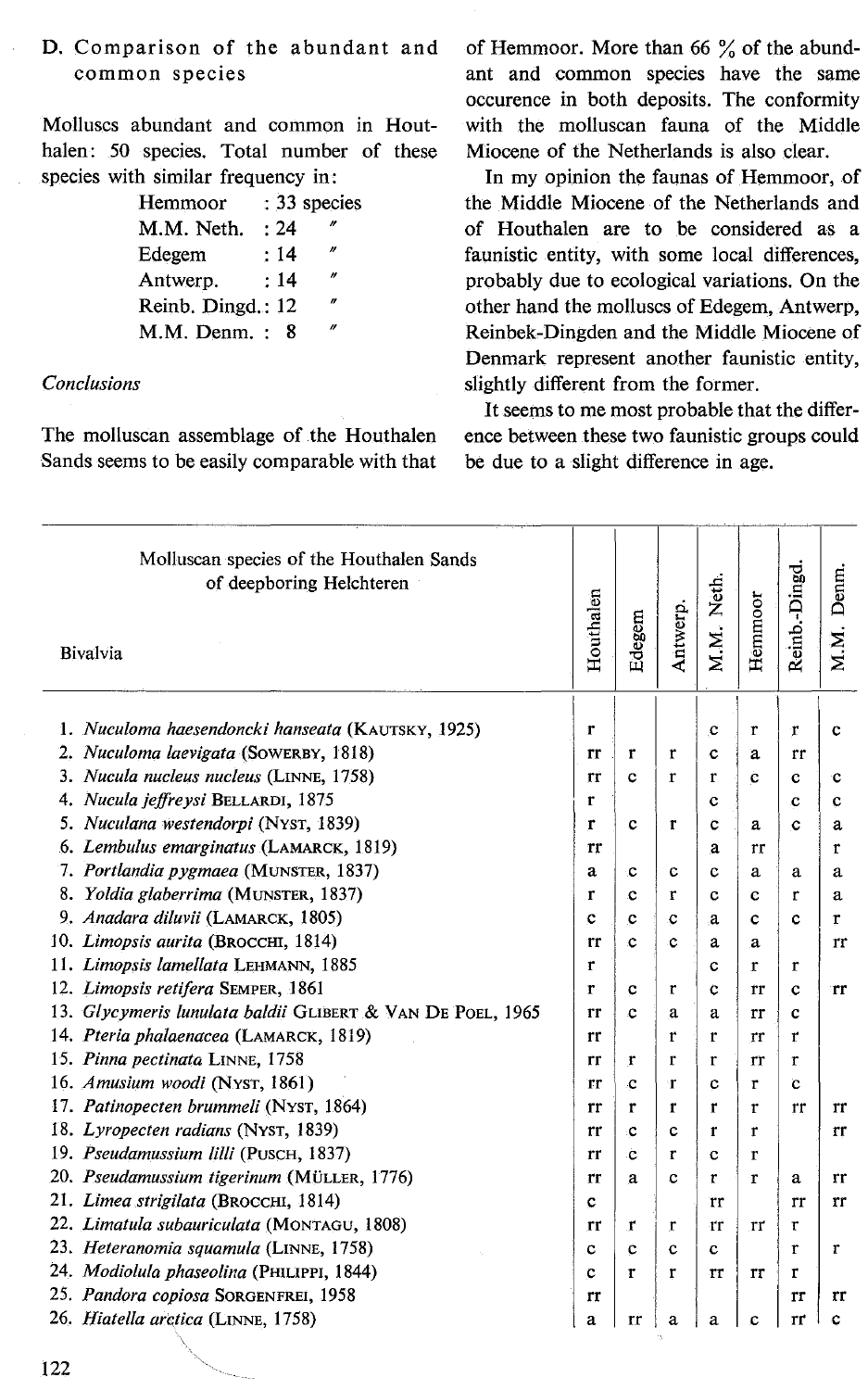| Molluscan species of the Houthalen Sands<br>of deepboring Helchteren                | Houthalen    |              |             | M. M. Neth.    |             | Reinb.-Dingd. | M.M. Denm |
|-------------------------------------------------------------------------------------|--------------|--------------|-------------|----------------|-------------|---------------|-----------|
| Bivalvia                                                                            |              | Edegem       | Antwerp.    |                | Hemmoor     |               |           |
| 27. Saxicavella pusilla SORGENFREI, 1958                                            | rr           |              |             | rr             |             | rr            | rr        |
| 28. Corbula gibba gibba OLIVI, 1792                                                 | a            | $\mathbf{C}$ | a           | a              | a           | a             | a         |
| 29. Glossus lunulatus (NYST, 1835)                                                  | r            |              |             | r              | r           | r             |           |
| 30. Lutetia nitida (REUSS, 1867)                                                    | a            |              |             | c              | a           | rr            | a         |
| 31. Venus multilamella LAMARCK, 1818                                                | C            | c            | a           | c              | $\mathbf c$ | c             | Tr        |
| 32. Gouldia minima (MONTAGU, 1803)                                                  | c            | r            | $\mathbf r$ | r              | c           | rr            | r         |
| 33. Callista chione (LINNE, 1758)                                                   | rr           | r            | r           | r              | rr          | r             | Tľ        |
| 34. Sinodia westendorpi nysti (ORBIGNY, 1852)                                       | rr           | Ċ            | c           | $\mathbf c$    | rr          | rr            | rr ?      |
| 35. Diplodonta rotundata (MONTAGU, 1803)                                            | r            | r            | a           | rr             | rr          |               |           |
| 36. Thyasira flexuosa (MONTAGU, 1803)                                               | rr           | r            | r           | r              | r           | rr            | c         |
| 37. Lucina nörregaardi SORGENFREI, 1958                                             | rr           |              |             | TГ             |             |               | rr        |
| 38. Godakia jutensis SORGENFREI, 1958                                               | ¢            |              |             |                |             | rr            | rr        |
| 39. Loripes cf. niveus (EICHWALD, 1830)                                             | r            |              |             | r              |             |               | rr        |
| 40. Lucinoma borealis (LINNE, 1767)                                                 | C            | a            | a           | c              | r           | rr            |           |
| 41. Gibbolucina transversa (BRONN, 1831)                                            | r            | á            |             | r              |             |               |           |
| 42. Cavilucina droueti (NYST, 1861)                                                 | c            | а            | r           | r              | c           | r             | rr        |
| 43. Spaniorinus cimbricus (KAUTSKY, 1925)                                           | rr           | r            | С           | n              | r           |               | rr        |
| 44. Erycina striatissima (CERULLI-IRELLI, 1908)                                     | rr           |              |             |                |             | rr            | rr        |
| 45. Erycina degrangei COSSMANN et PEYROT, 1911                                      | rr           |              |             | c              | r           | rr            | r         |
| 46. Lepton nitidum TURTON, 1822                                                     | rr           |              |             | TΓ             |             |               | rr        |
| 47. Lepton transversarium COSSMANN, 1896                                            | rr           | r            |             | rr             | rr          | rr            |           |
| 48. Montacuta antwerpiensis GLIBERT, 1945                                           | rr           | r            |             |                |             | rr            |           |
| 49. Congeria basteroti (SEMPER, 1836)                                               | rr           |              |             | rr             |             | rr            |           |
| 50. Donax stoffelsi NYST, 1845                                                      | rr           |              |             |                | rr          | rr            |           |
| 51. Abra bosqueti (SEMPER, 1861)                                                    | rr           |              |             | c <sub>1</sub> |             |               |           |
| 52. Abra lehmanni ANDERSON, 1964                                                    | rr           |              |             | rr ?           |             | r             |           |
| 53. Abra antwerpiensis GLIBERT, 1945                                                | r            | ¢            | a           | $rr$ ?         | $c$ ?       | c             |           |
| 54. Angulus compressus (BROCCHI, 1814)                                              | r            |              |             |                |             | r?            |           |
| 55. Macoma elliptica (BROCCHI, 1814)                                                | rr           | a            | Ċ           | r              |             | rr            |           |
| 56. Ervilla pusilla (PHILIPPI, 1836)                                                | c            | r            |             | rr             | a           |               | r         |
| 57. Spisula trinacria (SEMPER, 1861)                                                | c            | $\mathbf c$  | c           | c              | a           | c             | a         |
| 58. Laevicardium subturgidum subturgidum (ORBIGNY, 1852)                            | c            | Ċ            | a           | $c$ ?          | c?          | $c$ ?         | r?        |
| 59. Cerastodermi straeleni (GLIBERT, 1945)                                          | rr           | r            | r           | a              | a           | à             | ŗ         |
| 60. Astarte goldfussi goldfussi HINSCH, 1952                                        | $\mathbf{r}$ | a            | r           | c              | $\mathbf c$ | r             |           |
| 61. Astarte radiata NYST et WESTENDORP, 1839                                        | a            | c            | a           | с              | a           | r             |           |
| 62. Astarte waeli GLIBERT, 1945                                                     | c            |              |             | ¢              | $rr$ ?      |               |           |
| 63. Astarte beyschlagi KAUTSKY, 1925                                                | T            | r            |             | r              | c           |               |           |
| 64. Goodallia triangularis (MONTAGU, 1803)<br>65. Carditopsis chavani GLIBERT, 1945 | r            |              | c           | r              | rr          |               | rr        |
| 66. Cyclodardia orbicularis tuberculata (MUNSTER, 1837)                             | r            | C            | r           | rr             |             | rr            |           |
| 67. Cuspidaria rostrata (SPENGLER, 1793)                                            | c            |              |             | с              | c           | с             | rr        |
| 68. Cuspidaria costellata (DESHAYES, 1832)                                          | rr           |              | r<br>r      | r              | c           | rr            | rr        |
|                                                                                     | rr           | r            |             | тr             | rr          | rr            | rr        |
| GASTROPODA                                                                          |              |              |             |                |             |               |           |
| 69. Circulus hennei GLIBERT, 1952                                                   | rr           | r            | r           | rr             | rr          | r             |           |
| 70. Solariella miosuturalis (KAUTSKY, 1925)                                         | rr           |              |             | rr             | rr          |               |           |
| 71. Hydrobia antwerpiensis GLIBERT, 1952                                            | r            | r            |             |                | rr          |               |           |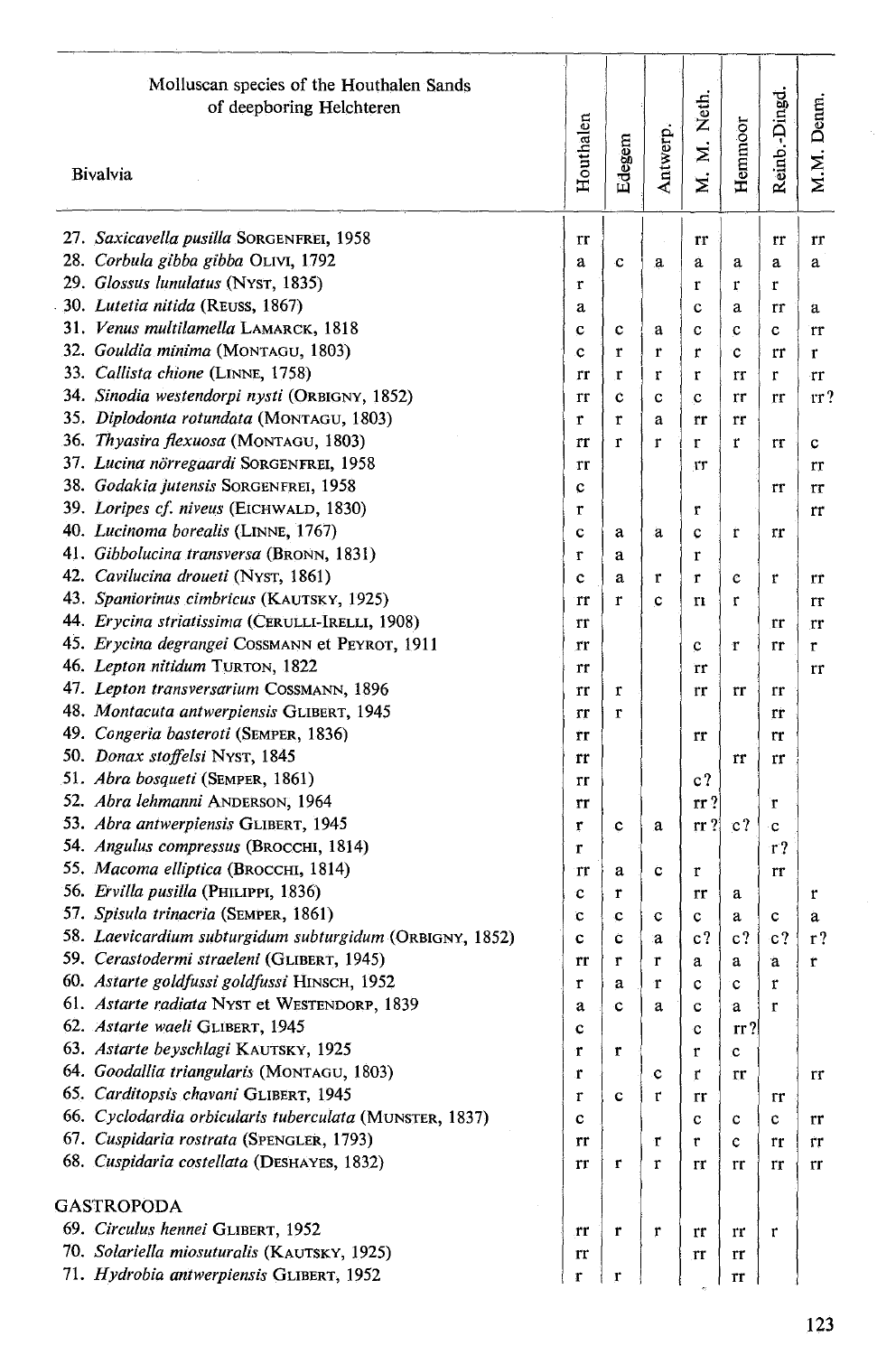| Molluscan species of the Houthalen Sands<br>of deepbording Helchteren<br>Bivalvia     | Houthalen    | Edegem | Antwerp.     | M.M. Neth.  | Hemmoor     | Reinb.-Dingd | M.M. Denm. |
|---------------------------------------------------------------------------------------|--------------|--------|--------------|-------------|-------------|--------------|------------|
| 72. Putilla gottscheana (KOENEN, 1882)                                                | rr           |        |              | r           |             | rr           |            |
| 73. Cingula proxima laevigata (KOENEN, 1882)                                          | r            | r      |              | rr          | r           | r            |            |
| 74. Alvania pseudopartschi ANDERSON, 1960                                             | a            |        |              |             |             | r            | rr?        |
| 75. Tornus trigonostoma (BASTEROT, 1825)                                              | a            | r      | r            | a           | a           |              |            |
| 76. Turritella eryna ORBIGNY, 1852                                                    | a            | r      | r            | a           | a           |              |            |
| 77. Turritella subangulata spirata (BROCCHI, 1814)                                    | c            | a      | $\mathbf{r}$ | a           | c           |              | r?         |
| 78. Architectonia berthae (BOETRGER, 1915)                                            | rr           |        |              |             |             | r            |            |
| 79. Bittium spina (HOERNES, 1855)                                                     | $\mathbf{I}$ |        |              | r?          | r           | r            | r          |
| 80. Bittium tenuispina SORGENFREI, 1958                                               | a            |        |              | r           | a           | rr           | a          |
| 81. Acirsa lanceolata (BROCCHI, 1814)                                                 | r            | r      |              | c           | r           | rr           |            |
| 82. Amaea amoena subreticulata (ORBIGNY, 1852)                                        | r            | c      | ŗ            | $\mathbf c$ | ¢           | r            | r          |
| 83. Scala frondicula (WOOD, 1848)                                                     | rr           | r      | $\mathbf r$  | c           | r           | r            | rr         |
| 84. Scala weyersi (NYST, 1871)                                                        | r            | r      |              | rr          | r           |              |            |
| 85. Leiostraca taurinensis (SACCO, 1892)                                              | c            | r      | r            | c           | r           | r            | r          |
| 86. Melanella eichwaldi (HOERNES, 1856)                                               | rr           | r      |              | rr          |             | r            |            |
| 87. Niso acarinataconica SACCO, 1892                                                  | c            |        |              | c           | с           | r            | r          |
| 88. Calyptraea chinensis (LINNE, 1766)                                                | r            | r      | T            | r           | c           | r            | rr         |
| 89. Xenophora deshayesi (MICHELOTTI, 1847)                                            | rr           | r      | r            | Ċ           | Ċ           | r            | r          |
| 90. Aporrhais alata (EICHWALD, 1830)                                                  | c            | c      | r            | a           | a           | a            | a          |
| 91. Polinices submamillaris (ORBIGNY, 1852)                                           | rr           | c      | Ċ            | c           | c           | rr           | rr         |
| 92. Neverita josephina subglaucinoides (ORBIGNY, 1852)                                | r            | r      | r            | c           | $\mathbf c$ | r            | r          |
| 93. Euspira helicina (BROCCHI, 1814)                                                  | c            |        | a            | c           | r           | a            |            |
| 94. Euspira johannae (MAYER, 1895)                                                    | rr           | r      | rr           |             | a           | r            |            |
| 95. Natica tigrina hörnesi (FISCHER et TOURNOUËR, 1873)                               | Ť            | c      | Ċ            |             |             | c            |            |
| 96. Semicassis miolaevigata (SACCO, 1890)                                             | rr           | r      | r            | ŗ           | r           | r            |            |
| 97. Ficus conditus (BRONGNIART, 1823)                                                 | rr           | c      | $\mathbf{r}$ | с           | с           | r            | r          |
| 98. Exilia contigua (BEYRICH, 1856)                                                   | a            |        |              | c           | c           | r            |            |
| 99. Typhis fistulosus (Вкоссні, 1814)                                                 | a            | r      | r            | с           | c           | c            | c          |
| 100. Typhis horridus (BROCCHI, 1814)                                                  | rr           | r      | r            | c           |             | r            |            |
| 101. Mitrella nassoides (GRATELOUP, 1827)                                             | rr           |        | r            | a           | c           | r            | rr         |
| 102. Hinia bocholtensis (BEYRICH, 1854)                                               | c            | r      |              | c           |             | c            | rr         |
| 103. Hinia facki (HOERNES, 1872)                                                      | a            | r      | r            | a           | a           | c            | c          |
| 104. Hinia turbinella (BROCCHI, 1814)                                                 | r            |        |              | r           | а           | rr           | rr         |
| 105. Hinia tenuistriata (BEYRICH, 1854)                                               | a            | r      |              | C           | a           | r            | c          |
| 106. Hinia schlotheimi (BEYRICH, 1854)                                                | r            |        |              | r           | a           |              | c          |
| 107. Hinia laevissima (BRUSINA, 1877)                                                 | rr           |        |              | rr          |             |              | rr         |
| 108. Streptochetus sexcostatus (BEYRICH, 1856)                                        | r            | c      | c            | c           | а           | c            | r          |
| 109. Ancilla obsoleta (BROCCHI, 1814)<br>110. Trigonostoma acutangulum (FAUJAS, 1817) | a            | a      | c            | a           | с           | r            | т          |
| 111. Narona varicosa var. paucicostata (PEYROT, 1928)                                 | r            |        |              |             |             |              |            |
| 112. Gemmula denticula borealis GLIBERT, 1954                                         | rr<br>r      | r<br>c | c            | c           | r           | r            | r          |
| 113. Gemmula zimmermanni (PHILIPPI, 1846)                                             |              |        |              |             | c           | r            |            |
| 114. Gemmula stoffelsi (NYST, 1843)                                                   | r<br>c       | с<br>с | r            | r           | с<br>Ć      | a<br>r       | rr         |
| 115. Gemmula boreoturricula (KAUTSKY, 1925)                                           | c            | c      |              | rr          | c           |              | Ċ          |
| 116. Turris aequensis (GRATELOUP, 1832)                                               | r            | r      |              | с           |             | r            |            |
| 117. Turris woltrupensis ANDERSON, 1964                                               | Тľ           |        |              |             |             | rr           |            |
| 118. Epalxis hinschi ANDERSON, 1964                                                   | rr           |        |              |             |             | r            |            |
|                                                                                       |              |        |              |             |             |              |            |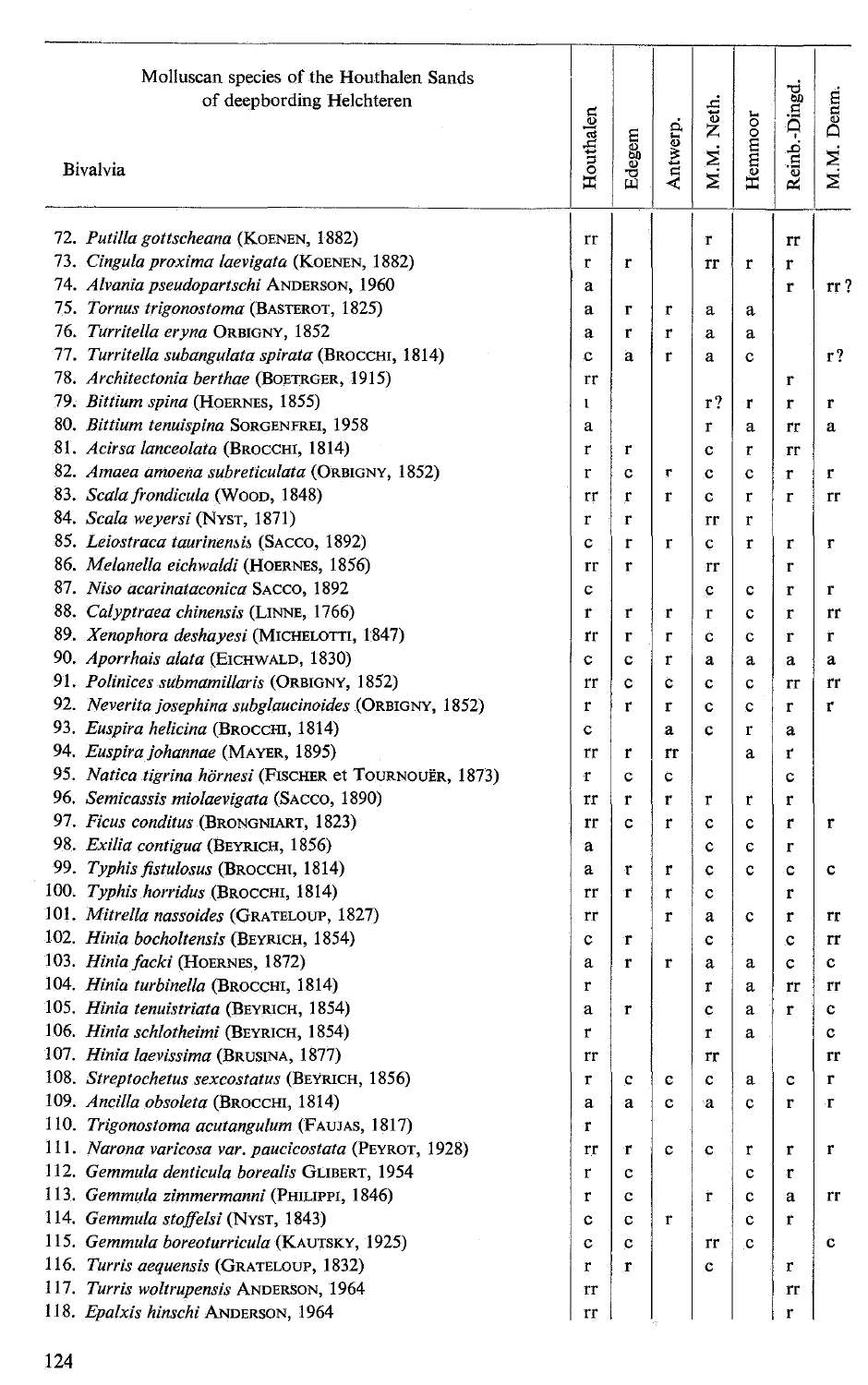| Molluscan species of the Houthalen Sands<br>of deepbording Helchteren | Houthalen | Edegem       | Antwerp.     | M.M. Neth.  | Hemmoor     | Rein.-Dingd. | M.M. Denm. |
|-----------------------------------------------------------------------|-----------|--------------|--------------|-------------|-------------|--------------|------------|
| Bivalvia                                                              |           |              |              |             |             |              |            |
| 119. Epalxis cataphracta jugleri (PHILIPPI, 1846)                     | r         |              |              |             |             | c            | $rr$ ?     |
| 120. Epalxis mioturbida (KAUTSKY, 1925)                               | r         | c            | r            | r           |             |              | r          |
| 121. Genota escheri (MAYER, 1861)                                     | r         | r            |              | rr          | r           | r            | rr         |
| 122. Crassispira borealis (KAUTSKY, 1925)                             | rr        | C            |              |             | c           |              |            |
| 123. Crassispira cimbrica (KAUTSKY, 1925)                             | rr        |              |              |             |             | r            |            |
| 124. Brachytoma obtusangula (BROCCHI, 1814)                           | c         | r            |              | $\mathbf c$ | r           | r            | c          |
| 125. Microdrillia grippi (ANDERSON, 1964)                             | r         |              |              |             |             | rr           |            |
| 126. Splendrillia selenkae (KOENEN, 1872)                             | C         | r            |              | $\mathbf c$ | c           | c            | rr         |
| 127. Neoguraleus kochi (KOENEN, 1872)                                 | c         |              |              |             |             |              |            |
| 128. Pleurotomoides luisae (SEMPER, 1872)                             | r         |              |              | c           | r           | r            | rr         |
| 129. Conus dujardini DESHAYES, 1845                                   | c         | c            | r            | c           | c           | r            | r          |
| 130. Philbertia praehispida (ZILCH, 1934)                             | rr        |              |              |             |             | rr           |            |
| 131. Philbertia scabra (PHILIPPI, 1864)                               | r         |              |              |             | rr          |              | r          |
| 132. Philbertia sinuosula SORGENFREI, 1958                            | r         |              |              |             |             | r            | r          |
| 133. Metucnella grippi (KAUTSKY, 1925)                                | rr        |              |              |             | r           | r            | rr         |
| 134. Strioterebrum basteroti (NYST, 1843)                             | r         |              |              |             | a           | r            |            |
| 135. Strioterebrum hoernesi (BEYRICH, 1854)                           | a         | r            |              | c           | a           | r            | c          |
| 136. Terebra neglecta MICHELOTTI, 1847                                | rr        |              |              | rr          | c           | r            |            |
| 137. Chrysallida pygmaea (GRATELOUP, 1838)                            | r         |              | r            | rr          | $\mathbf r$ | rr           | rr         |
| 138. Chrysallida cimbrica (KAUTSKY, 1925)                             | rr        |              |              | rr          | r           |              | r          |
| 139. Chrysallida semireticulata SORGENFREI, 1958                      | rr        |              |              |             |             |              | rr         |
| 140. Odostomia conoidea (В оссии, 1814)                               | c         | r            | rr           |             | c           | r            | c          |
| 141. Syrnola hoernesi (KOENEN, 1882)                                  | c         | r            |              |             | c           |              |            |
| 142. Syrnola subumbilicata (GRATELOUP, 1838)                          | r         |              |              | Ċ           |             |              | r          |
| 143. Eulimella acicula (PHILIPPI, 1836)                               | rr        | r            | r            | rr          | c           | r            | rr         |
| 144. Eulimella neumayri (KOENEN, 1882)                                | c         | r            | $\mathbf{r}$ | rr          | r           | r            |            |
| 145. Eulimella crassitesta SORGENFREI, 1958                           | rr        |              |              |             |             |              | rr         |
| 146. Eulimella concinna SORGENFREI, 1958                              | r         |              |              |             |             |              | r          |
| 147. Turbonilla lactea (LINNE, 1758)                                  | c         | r            | r            |             | c           | r            | r          |
| 148. Turbonilla pseudoterebralis SACCO, 1892                          | r         | $\mathbf{r}$ |              | r           | rr          | r            | r          |
| 149. Turbonilla undulata (KOENEN, 1882)                               | r         |              | r            | r           |             | r            |            |
| 150. Pyramidella plicosa BRONN, 1838                                  | c         | r            |              | $\mathbf r$ | a           | r            | c          |
| 151. Actaeon semistriatus (FERUSSAC, 1822)                            | r         | r            | Ť            | C           | a           | rr           | c          |
| 152. Acteaon laevigatus (GRATELOUP, 1827)                             | rr        |              |              |             |             |              | r          |
| 153. Actaeon sorgenfrei GLIBERT, 1962                                 | r         | r            | r            | rr          |             | r            | r          |
| 154. Crenilabium terebelloides (PHILIPPI, 1843)                       | r         | r            | r            | rr          |             | r            |            |
| 155. Ringicula ventricosa (SOWERBY, 1824)                             | a         | $\mathbf c$  | C            |             | a           |              | гr         |
| 156. Acteocina lajonkaireana (BASTEROT, 1825)                         | rτ        |              |              | rr          |             |              | r          |
| 157. Cylichna cylindracea (PENNANT, 1777)                             | а         | c            | c            |             | а           | a            | r          |
| 158. Roxania utriculus subutriculus (ORBIGNY, 1852)                   | c         | r            | r            | c           | с           | r            | c          |
| 159. Scaphander grateloupi (MICHELOTTI, 1847)                         | rr        | r            | r            | r           | r           | r            | r          |
| 160. Retusa elongata (EICHWALD, 1830)                                 | a         | c            | c            |             |             | r            |            |
| 161. Retusa cf. umbilicata (MONTAGU, 1803)                            |           |              |              |             | c           |              | c          |
| 162. Rhizorus acuminatus (BRUGUIERE, 1789)                            | rr        |              |              |             |             |              | c          |
|                                                                       | c         | с            | r            | r           | c           | r            | c          |

 $\alpha$  .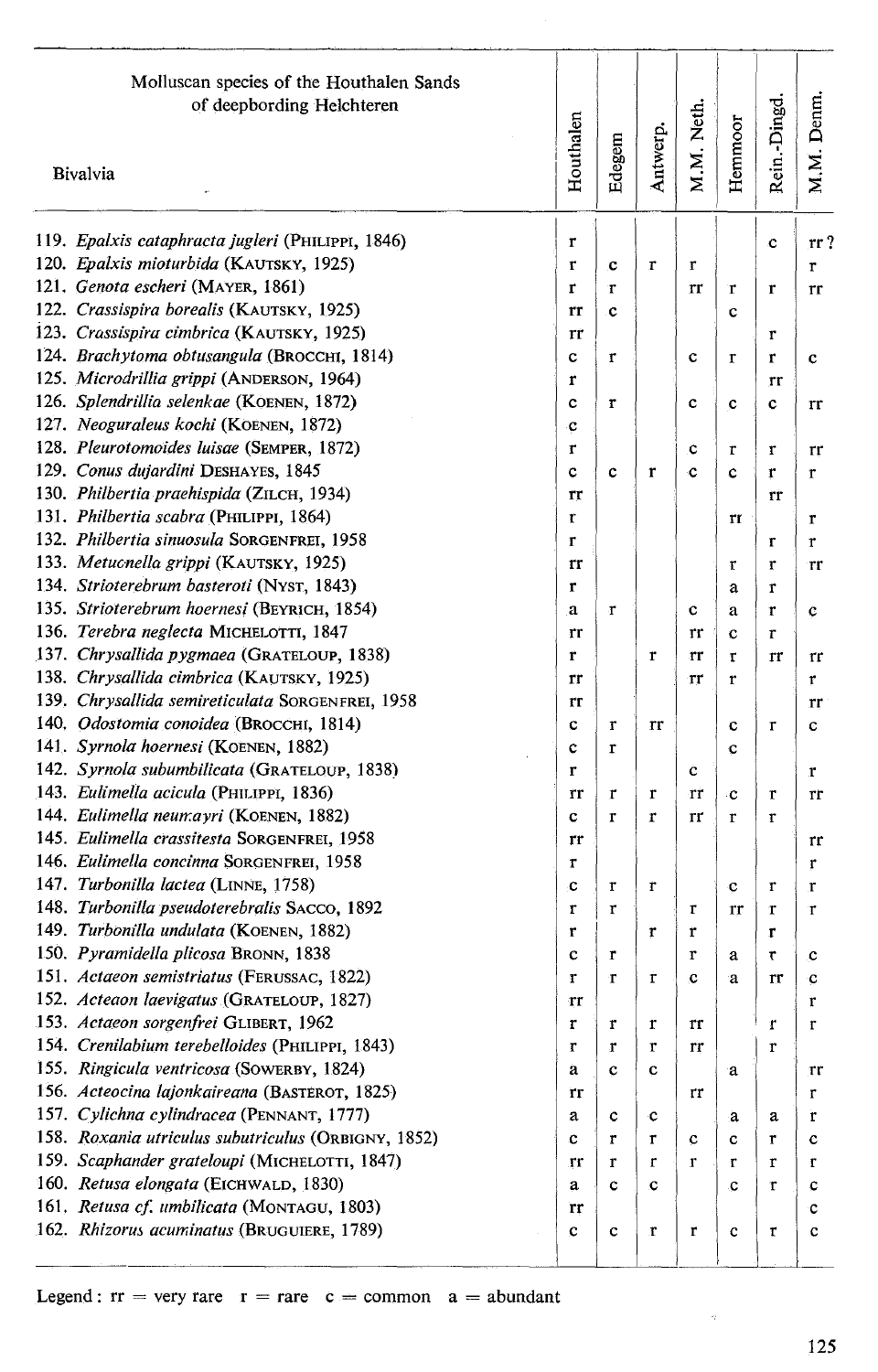- ANDERSON, H.-J. (1959) Die Muschelfauna des Nordwestdeutschen Untermiozan. Palaeontographica Bd 113 Abt A Stuttgart.
- ANDERSON, H.-J. (1959) Die Gastropoden des jüngeren Tertiars in Nordwestdeutschland.
- Teil 1: Prosobranchia Archaeogastropoda. Meyniana Bd 8 S 37-81 Kiel.
- ANDERSON, H.-J. (1960) Die Gastropoden des jüngeren Tertiars in Nordwestdeutschland. Teil 2: Prosobranchia Mesogastropoda. 1. Littorinacea, Rissoacea, Cerithiacea. Meyniana Bd 9 S 13-79; 2. Revision der Naticacea Meyniana Bd 9 S 80-97 Kiel.
- ANDERSON, H.-J. (1961) Über das Alter der Hemmoor-Stufe. Meyniana Bd IO S 147-159 Kiel.
- ANDERSON, H.-J. (1961) Über die Korrelation der Ablagerungen in Nordseebecken und die Benennung der Stufen. Meyniana Bd IO S 167-170 Kiel.
- ANDERSON, H.-J. (1964). Die miocane Reinbek-Stufe in Nord- und Westdeutschland und ihre Mollusken-Fauna. Fortsch. Geol. Rheinl. u. Westf. 14 S 1-IV, 1-390 Krefeld.
- BEETS, C. (1950) Oligozäne und wahrscheinlich Miozane Gastropoden aus dem Peel-Gebiete (Südliche Niederlande) Meded. Geol. Sticht. S C-IV-1 n° 8 Maastricht.
- DITTMER, E. (1959) Jungtertiare Ablagerungen im westlichen Schleswig-Holstein. Meyniana Bd 8 S 1-21 Kiel.
- DITTMER, E. (1961). Das Miozan im westlichen und nordlichen Schleswig-Holstein. Meyniana Bd IO S 63-69 Kiel.
- GLIBERT, M. (1945) Faune malacologique du Miocène de la Belgique. 1. Pélécypodes. Mém. Mus. Roy. Sc. Nat. Belg. Bruxelles.
- GLIBERT, M. (1949) Gastropodes du Miocène moyen du Bassin de la Loire. Mém. Mus. Roy. Sc. Nat. Belg. Bruxelles.
- GLIBERT, M. (1952). Faune malacologique du Miocène de la Belgique. II Gastropodes. Mém. Mus. Roy. Sc. Nat. Belg. Bruxelles.
- GLIBERT, M. (1954) Pleurotomes du Miocène de la Belgique et du Bassin de la Loire. Mém. Mus. Roy. d'Hist. Nat. Belg. Bruxelles.
- GLIBERT, M. (1957) Pélécypodes et Gastropodes du Rupélien sup. et du Chattien de la Belgique. Mém. Inst. roy. Sc. Nat. Belg. Bruxelles.
- GLIBERT, M. (1960) Les Volutacea Fossiles du Cénozoïque étranger ... Mém. Inst. roy. Sc. Nat. Belg. Bruxelles.

GLIBERT, M. (1960) Les Conacea Fossiles du

Cénozoïque étranger ... Mém. lnst. roy. Sc. Nat. Belg. Bruxelles.

- GLIBERT, M. (1962) Les Mesogastropodes Fossiles du Cénozoïque étranger ... Mém. Inst. roy. Sc. Nat. Belg. Bruxelles.
- GLIBERT, M. (1962) Les Archaeogastropodes Fossiles du Cénozoïque étranger... Mém. Inst. roy. Sc. Nat. Belg. Bruxelles.
- GLIBERT, M. (1962) Euthyneura et Pulmonata Fossiles du Cénozoïque étranger... Mém. Inst. roy. Sc. Nat. Belg. Bruxelles.
- GLIBERT, M. (1963) Les Mesogastropodes Fossiles du Cénozoïque étranger... Mém. Inst. roy. Sc. Nat. Belg. Bruxelles.
- GLIBERT, M. (1963) Les Muricacea et Buccinacea Fossiles du Cénozoïque étranger... Mém. Inst. roy. Sc. Nat. Belg. Bruxelles.
- GLIBERT, M. et VAN DE POEL, L. (1965) Les Bivalvia du Cénozoïque étranger...

Part. 1. Palaeotaxodontida et Eutaxodontida.

- GLIBERT, M. et VAN DE POEL, L. (1965) Les Bivalvia Fossiles du Cénozoïque étranger... Part II. Pteroconchida, Colloconchida, et Isofilibranchida.
- GLIBERT, M. et VAN DE POEL, L. (1966) Les Bivalvia Fossiles du Cénozoïque étranger... Part III. Heteroconchia 1. Laternuliae à Chamidae.
- GLIBERT, M. et VAN DE PoEL, L. (1966) Les Bivalvia Fossiles du Cénozoïque étranger... Part IV. Heteroconchia 2. Corbulidae à Petrocolidae.
- GLIBERT, M. et VAN DE PoEL, L. (1967) Les Bivalvia Fossiles du Cénozoïque étranger... Part V. Oligodontina 1. Lucinacea, Cyamiacea, Leptonacea, Dreissenacea, Tellinacea.
- GLIBERT, M. et VAN DE PoEL, L. (in press). Les Bivalvia Fossiles du Cénozoïque étranger... Part VI. Oligodontina 2. Astartedontina et Septibranchia. Mém. lnst. roy. Sc. Nat. Belg. Bruxelles.
- HEERING, J. (1942) Die Oligocänen Taxodonten Bivalven aus dem Peelgebiete (Die Niederlande). Meded. Geol. Sticht. S C-IV-1 n° 2 Maastricht.
- HEERING, J. (1950b) Miocene Pelecypoda of the Netherlands (Peel-Region). Meded. Geol. Sticht. S C-IV-1 n° 10 Maastricht.
- HINSCH, W. (1962) Die Mollusken fauna des Mittelmiozäns von Twistringen und Woltrup. Geol. Jb. S 295-312 Hannover.
- HINSCH, W. (1953) Leitende Molluskengruppen im Obermiozan und Unterpliozan des ostlichen Nordseebeckens. Geol. Jb. 67 S 143 Hannover.